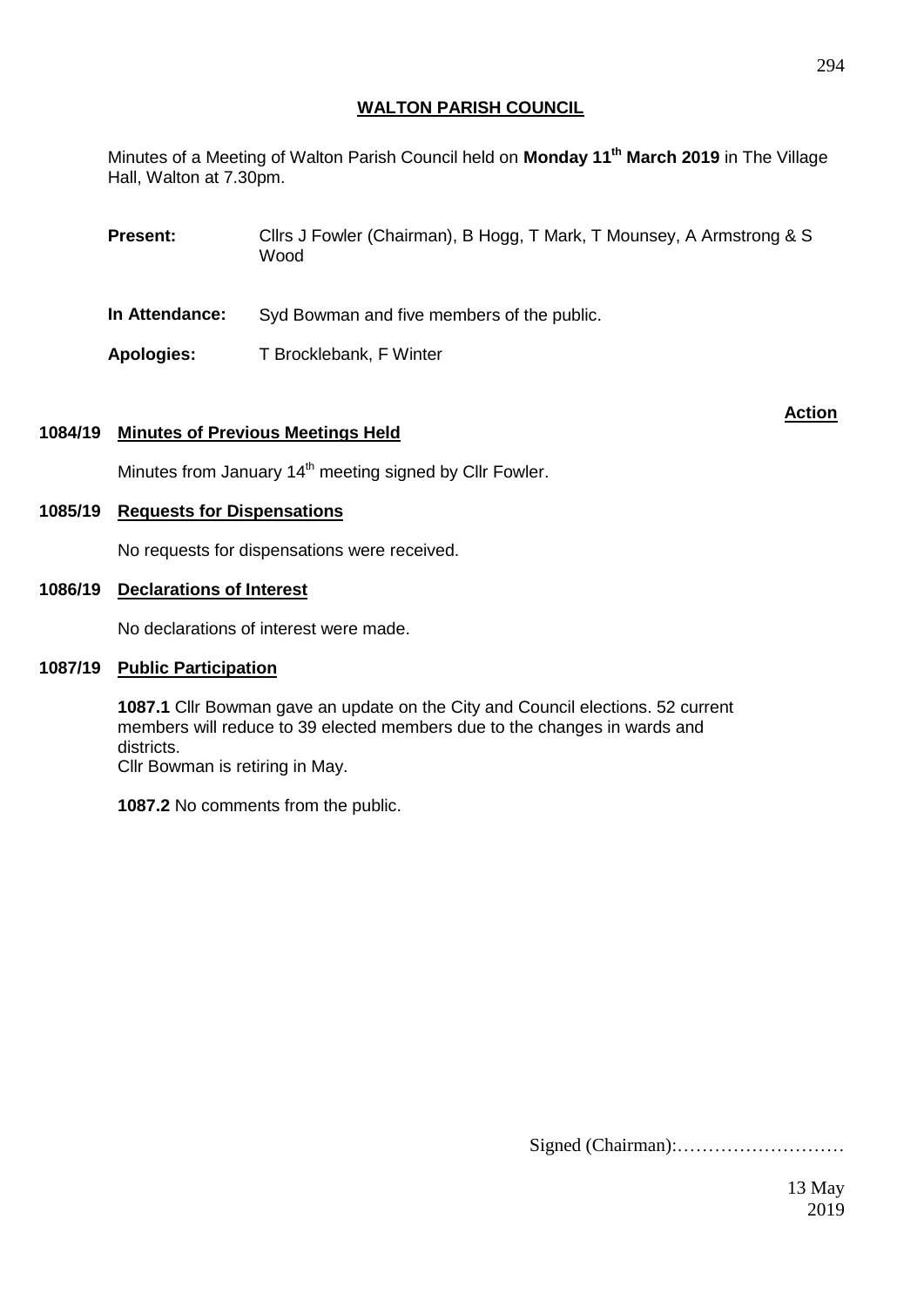# **1088/19 Village Green, Common Land and other matters.**

|         | 1088.1 Inspection in January showed improvements to the green with regard to<br>drainage work done, however February report identifies a hole next to the Reading<br>Room. United Utilities have inspected it and claim it is not their responsibility.<br>Agreed to contact Highways via hotline and arrange a meeting to show where<br>problems are (which also includes drainage around bus shelter area)                     | <b>TM/TM</b>    |
|---------|----------------------------------------------------------------------------------------------------------------------------------------------------------------------------------------------------------------------------------------------------------------------------------------------------------------------------------------------------------------------------------------------------------------------------------|-----------------|
|         | 1088.2 Play area annual inspection is due. Visual inspection to be carried out<br>Saturday 16 <sup>th</sup> March to determine if any maintenance is required.                                                                                                                                                                                                                                                                   | <b>BH</b>       |
|         | 1088.3 Village Pub                                                                                                                                                                                                                                                                                                                                                                                                               |                 |
|         | Letters have been sent to Chris Hardman and Dr. Jason Gooding.<br>Acknowledgments have been received.<br>Agreed to follow up on replies to find out what progress has been made.                                                                                                                                                                                                                                                 | <b>Clerk</b>    |
|         | 1088.4 Litter Pick<br>Organised for Sunday 24 <sup>th</sup> March at 11.00.<br>Syd Bowman will pick up the equipment (Hi Viz, Poly bags, Pick sticks) and leave<br>in arranged place for the weekend.<br>Equipment must be returned ready for Monday morning. Council will pick up the<br>collected rubbish bags.<br>Soup and a roll will be served in the village hall afterwards. (12.00)                                      |                 |
|         | <b>1088.5 Defibrillator Checks</b><br>Dee Lockhart will take over the role of weekly checks from John Evans. The<br>Parish Council thank John for his support over the last 5 years.                                                                                                                                                                                                                                             |                 |
|         | 1088.6 Parish Council Clerk                                                                                                                                                                                                                                                                                                                                                                                                      |                 |
|         | The position has been re advertised on the notice boards, facebook and website<br>with a closing date of March 25 <sup>th</sup> .                                                                                                                                                                                                                                                                                                | <b>JF/TB/SW</b> |
|         | 1088.7 Speeding in the village. It has been noted that there is a problem with<br>speeding at the top of the village past the Wilson homes. Enquiry to be made to<br>obtain a SID camera to make culprits aware of their speed.<br>In addition, a point was made to the farming community to communicate with the<br>various contractors driving through the village at sileage time to temper their<br>speed in critical areas. | AA              |
|         | <b>1088.8</b> Parish Council elections are to be held if there are more than 8<br>applications to join the Parish Council. Application forms can be obtained from J<br>Fowler and P Cronin.                                                                                                                                                                                                                                      |                 |
| 1089/19 | <b>Planning Matters</b>                                                                                                                                                                                                                                                                                                                                                                                                          |                 |
|         | 1089.1 Planning application 19/0150. No comments or objections.                                                                                                                                                                                                                                                                                                                                                                  |                 |
|         |                                                                                                                                                                                                                                                                                                                                                                                                                                  |                 |

Signed (Chairman):………………………

13 May 2019